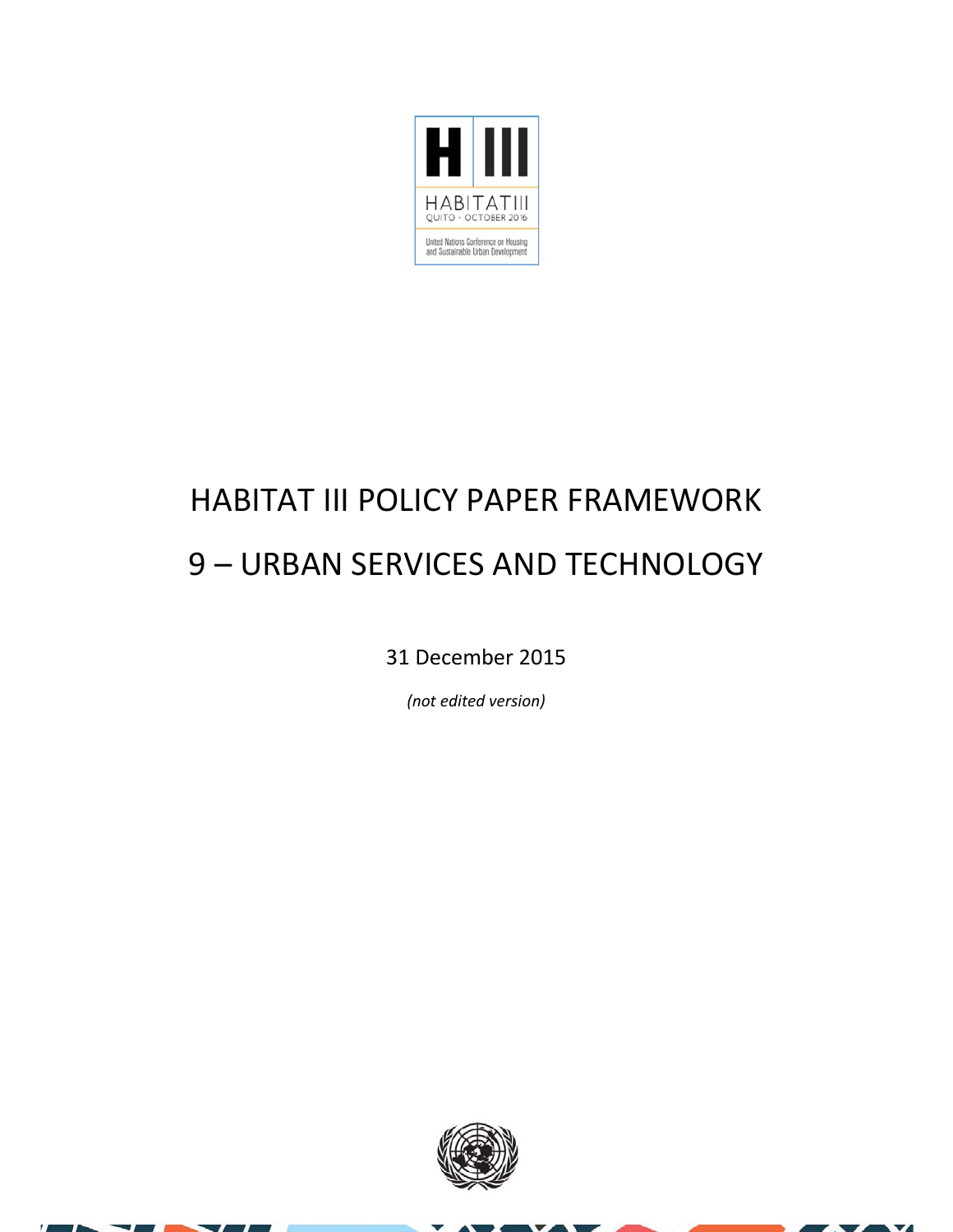

*This Habitat III Policy Paper Framework has been prepared by the Habitat III Policy Unit 9 members and submitted by 31 December 2015. It has followed the Habitat III Policy Paper Framework template provided by the Habitat III Secretariat to all Habitat III Policy Units<sup>1</sup> .* 

*Habitat III Policy Units are co‐led by two international organizations and composed by a maximum of 20 experts each, bringing together individual experts from a variety of fields, including academia, government, civil society and other regional and international bodies.* 

*The composition of the Policy Unit 9 can be consulted at www.habitat3.org* 

<sup>1.</sup> Note by the Secretariat: In specific cases slightly changes to the Habitat III Policy Paper Framework template have been accepted such as addition of executive summaries, introductions, bibliography, etc. However all frameworks have been adapted to the three basic expected accomplishments: challenges, priorities and implementation. The Habitat III Policy Paper Framework template can be consulted at: www.habitat3.org



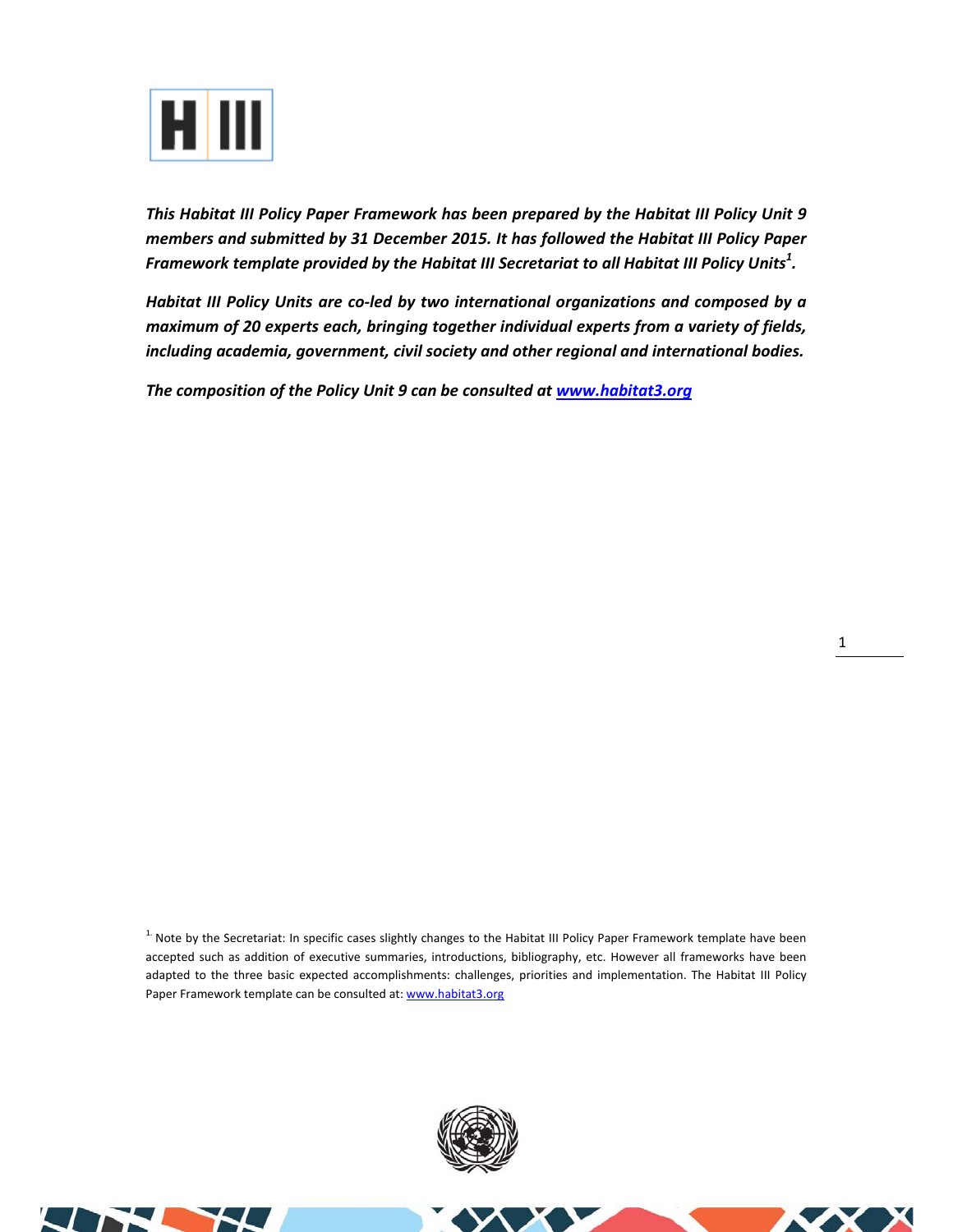

### **Introduction**

This paper outlines preliminary findings of Policy Unit 9 on Urban Services and Technologies. It features a checklist of the main challenges, priorities and actions for implementation<sup>2</sup> to be included in the final policy paper. The paper represents yet a rather scientifically biased perspective on urban services and technology. It needs in the next step to be based on a knowledge agenda which aims at the interaction of global (systems) knowledge on the one hand and local (tacit) knowledge on the other. This requires further elaboration in cooperation with local practitioners.

The emphasis on urban services and technology is placed on strengthening policies and institutional frameworks for expanding equitable access for all "urban users". Urban user means the population of urban areas and people who frequent urban areas for all kinds of purposes (work, health, trade, education, leisure, visits, tourism etc.). Urban services are regarded as the key ingredients for the physical and mental well‐being of the urban population and the users of urban areas. They are also the key ingredients for the economic development of urban areas as the "power houses" of nationwide economic development. They comprise of all service related areas as technical and educational services as well as social welfare, energy and clean water supply, sanitation and the various transport modes. They need to be regarded from a quantitative and qualitative point of view. The principles of subsidiarity and concomitant financing need to be taken into account.

Everyone should have access to basic affordable services. In this regard different national or regional starting points should be considered as well as differentiations between countries and sectors are needed. The provision of services can be for free, partly subsidized or on cost recovery basis. Living standards and the quality of life which shall be achieved through proper urban services need to be considered in their spatial, social and economic context. Promises of growth and limits of growth need to be taken into account.

 $2.$  Note by the Secretariat: This Policy Paper framework has followed the main expected accomplishments: challenges, priorities and implementation. Subsections suggested in the template have been partly followed and mainly divided by the Policy Unit members in two sections: a. Urban Infrastructure and basic services, including energy; b. Transport and Mobility.



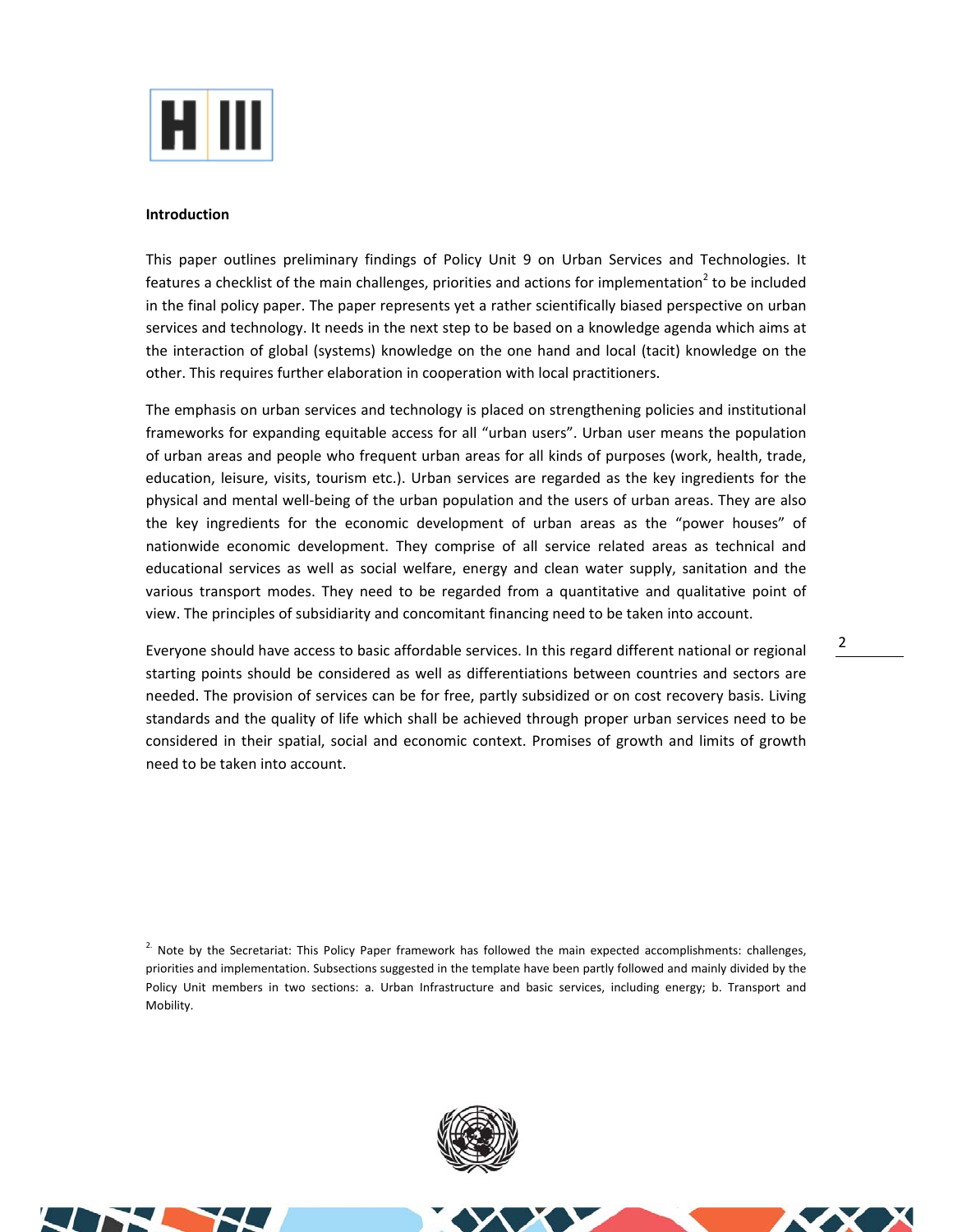

|                                                                         | 1. Challenges: Identify challenges, including structural and policy constraints                                                                                                                                                                                                                                                                                                                                                                                                                                                                                                                                                                                                                         |
|-------------------------------------------------------------------------|---------------------------------------------------------------------------------------------------------------------------------------------------------------------------------------------------------------------------------------------------------------------------------------------------------------------------------------------------------------------------------------------------------------------------------------------------------------------------------------------------------------------------------------------------------------------------------------------------------------------------------------------------------------------------------------------------------|
| a. Urban<br>infrastructure<br>and basic<br>services<br>including energy | Challenges, structural and policy constraints<br>Infrastructure is central to many of the key challenges facing cities and local governments around the world. According to a report by<br>the McKinsey Global Institute, it is estimated that the world will require \$57 trillion in infrastructure investment to 2030 with the<br>majority of investment needed in urban areas. <sup>1</sup> This is more than the current value of the world's existing infrastructure. This means<br>that the majority of urban infrastructure worldwide is yet to be built and its related services yet to be developed. The following key<br>challenges, structural and policy constraints have been identified: |
|                                                                         | Urban infrastructure is highly vulnerable in technical terms i.e. appropriateness of technologies to the respective urban area,<br>adaptability to increasing or shrinking demands, resilience to climate induced stress and natural disasters etc.                                                                                                                                                                                                                                                                                                                                                                                                                                                     |
|                                                                         | Another major challenge for urban services is rooted in their direct relation to the provision of enormous funds and their proper<br>transfer through transparent, accountable and legally sound procurement and delivery processes. This requires a global consensus<br>on transparency, sound procurement procedures and quantitative and qualitative controls on delivery patterns.                                                                                                                                                                                                                                                                                                                  |
|                                                                         | Given the long lifespan of infrastructure, decisions taken today will shape urban development trajectories for several decades.<br>$\bullet$<br>Therefore, future scenarios need to be considered and well understood. The scenarios need to be integrated into sustainable urban<br>development planning and implementation measures.                                                                                                                                                                                                                                                                                                                                                                  |
|                                                                         | In many countries, increasingly more tasks related to basic public services are transferred to the responsibility of local authorities<br>(principle of subsidiarity). However, this transfer of responsibilities does often not go hand in hand with the simultaneous transfer<br>of political mandates, administrative structures, financial resources and room for local decision making. The provision of basic urban                                                                                                                                                                                                                                                                               |

<sup>1</sup> McKinsey Global Institute, 2013. *Infrastructure Productivity: How to save \$1 trillion <sup>a</sup> year.*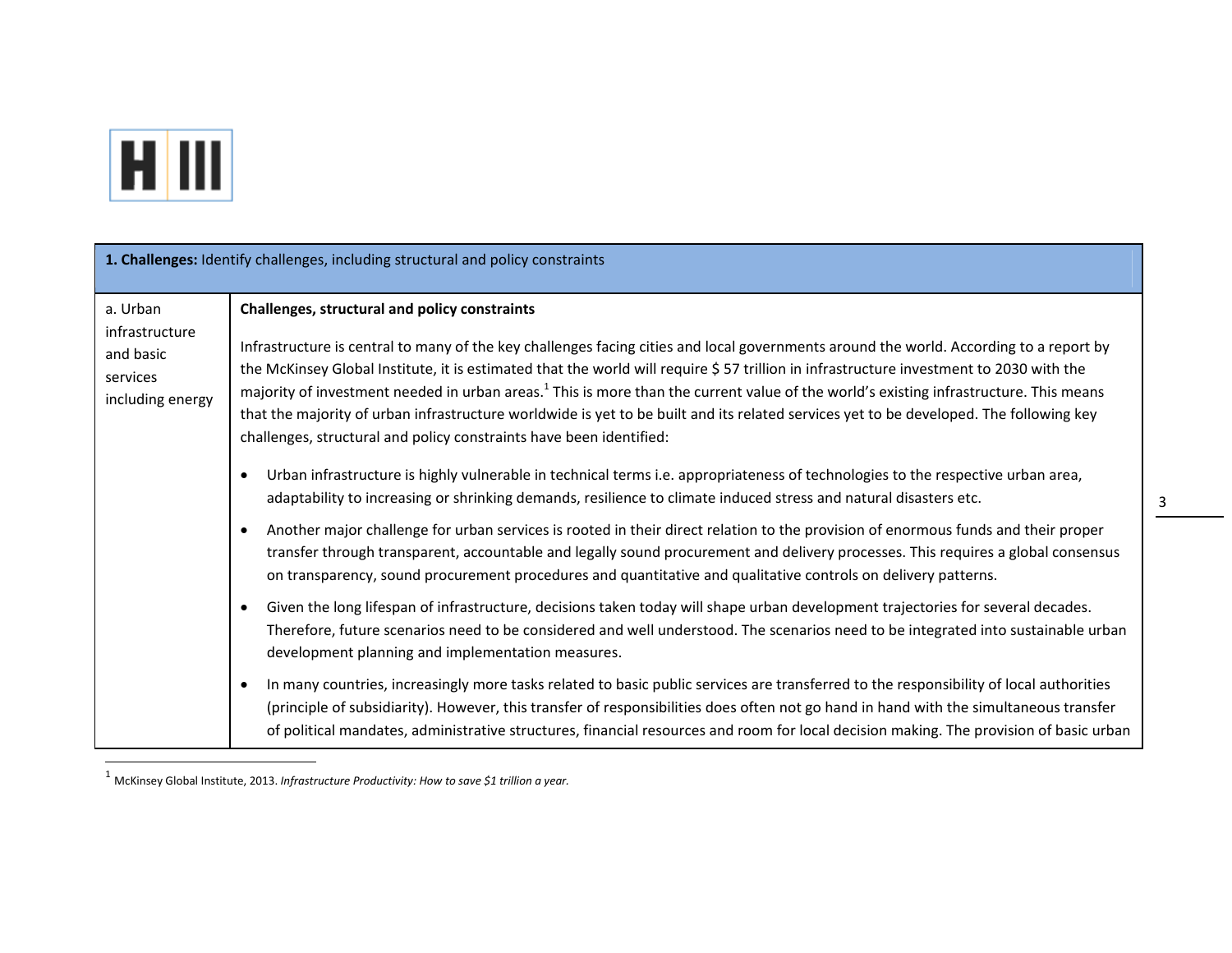|           | services requires the establishment of legal, economic and technical framework conditions. Cities also need leeway to consider and<br>decide at the local level how they can accomplish these tasks within the relevant legal framework and the given resources.                                                                                                                                                                                                                                                                                                                                                                                                                                                                                                                                                                                                                                               |
|-----------|----------------------------------------------------------------------------------------------------------------------------------------------------------------------------------------------------------------------------------------------------------------------------------------------------------------------------------------------------------------------------------------------------------------------------------------------------------------------------------------------------------------------------------------------------------------------------------------------------------------------------------------------------------------------------------------------------------------------------------------------------------------------------------------------------------------------------------------------------------------------------------------------------------------|
| $\bullet$ | Cities consume around 75% of global primary energy and are responsible for 70% of global greenhouse gas (GHG) emissions. Local<br>actors play therefore a major role in the energy sector. The decarbonisation of urban economies, urban living and urban transport<br>requires a sharp turn in common energy production, distribution and consumption patterns. This cannot only be achieved through<br>pricing systems but requires enormous investments of the global community in all fields of energy supply.                                                                                                                                                                                                                                                                                                                                                                                             |
| $\bullet$ | Major transformations in the design, construction and operation of cities' infrastructure systems and services are required to<br>achieve the Sustainable Development Goals. This includes buildings, energy, mobility, telecommunications, water, sanitation and<br>waste management services. The inter-linkages between these systems need to be optimized.                                                                                                                                                                                                                                                                                                                                                                                                                                                                                                                                                 |
| $\bullet$ | A system-wide perspective becomes particularly important as new infrastructure technologies evolve and become increasingly<br>connected. For example, many cities are pursuing the simultaneous deployment of low- or zero-energy buildings, renewable energy<br>technologies, the development of smart electrical grids, and the growing market uptake of electrically-chargeable vehicles as<br>suitable for the urban environment. Individually these developments can generate opportunities for major reductions in energy use<br>and emissions and improve resilience of urban systems. However, these elements are inter-linked and their co-evolution needs to<br>be considered holistically if cities are to fully optimize the overall benefits of evolving urban infrastructure systems. <sup>2</sup> This requires<br>the introduction of life-cycle-cost estimates prior to investment decisions. |
| $\bullet$ | In order to manage urban development responsibly within our planet's finite natural resources, it is vital to develop integrated<br>planning and coordination processes that overcome isolated sector approaches and initiatives. To this end, it is essential to develop<br>inter-sectorial NEXUS solutions that identify synergies for increasing resource efficiency. Good approaches are emerging,<br>particularly in the nexus between the water, energy and food industries, considering the efficient use and reuse of limited<br>resources.                                                                                                                                                                                                                                                                                                                                                            |

 $^2$  World Business Council for Sustainable Development, 2014, The Urban Infrastructure Initiative, Final report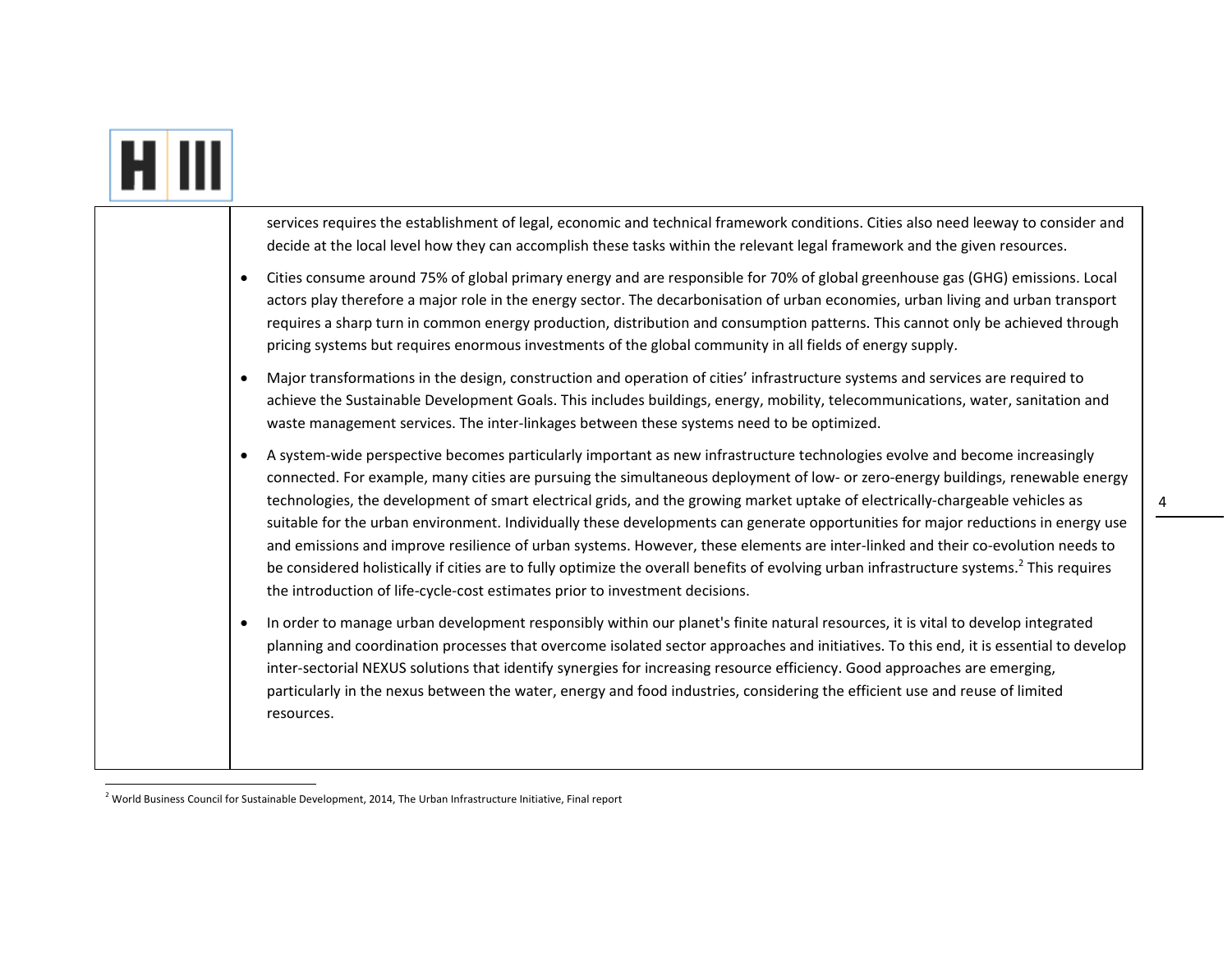|                              | However, realizing such a holistic approach to urban infrastructure and services is rather complicated from a structural point of view<br>because despite the city functioning as a "system of systems", the management as well as the financing of the design, operation and<br>maintenance of urban infrastructure and its services is still very much siloed. This requires further interaction of urban areas, exchange<br>of experiences and good practices as well as failures and room to manoeuvre for urban governments, stakeholders and the civil society.                |
|------------------------------|--------------------------------------------------------------------------------------------------------------------------------------------------------------------------------------------------------------------------------------------------------------------------------------------------------------------------------------------------------------------------------------------------------------------------------------------------------------------------------------------------------------------------------------------------------------------------------------|
| b. Transport and<br>Mobility | The analysis of the current performance of urban mobility points to a number of challenges and highlights barriers and structural<br>constraints for the provision of sustainable mobility in cities.                                                                                                                                                                                                                                                                                                                                                                                |
|                              | <b>Challenges</b>                                                                                                                                                                                                                                                                                                                                                                                                                                                                                                                                                                    |
|                              | Cities are increasingly confronted to levels of traffic congestion which show counter effects to the benefits of agglomerations<br>and impact negatively their attractiveness and competitiveness, as well as citizens' wellbeing (e.g. health hazards, stress).                                                                                                                                                                                                                                                                                                                     |
|                              | The lack of access to urban opportunities is worsening the effects of social inequalities. Poor people face very long commuting<br>$\bullet$<br>times. The affordability of transport services and road safety also are major issues, in particular for poor citizens.                                                                                                                                                                                                                                                                                                               |
|                              | These issues are particularly acute in developing countries, where existing transport infrastructures and services are insufficient<br>$\bullet$<br>to cope with the current demand for mobility, and where the demand for mobility is set to triple by 2050.                                                                                                                                                                                                                                                                                                                        |
|                              | The use of the different modes of transport is not well balanced. Private motorized modes of transport are dominant in<br>$\bullet$<br>developed economies and absorb an extremely high proportion of energy in comparison to their transport effects. Urban areas<br>in developing and transition economies increasingly embark in the trajectory of car dependency. Given current demographic<br>trends, this would not only impact developing and transition economies but have a strong global impact, notably in terms of<br>resource consumption and greenhouse gas emissions. |
|                              | The number of casualties and fatalities due to urban traffic accidents, in particular in developing countries, is very high.<br>$\bullet$                                                                                                                                                                                                                                                                                                                                                                                                                                            |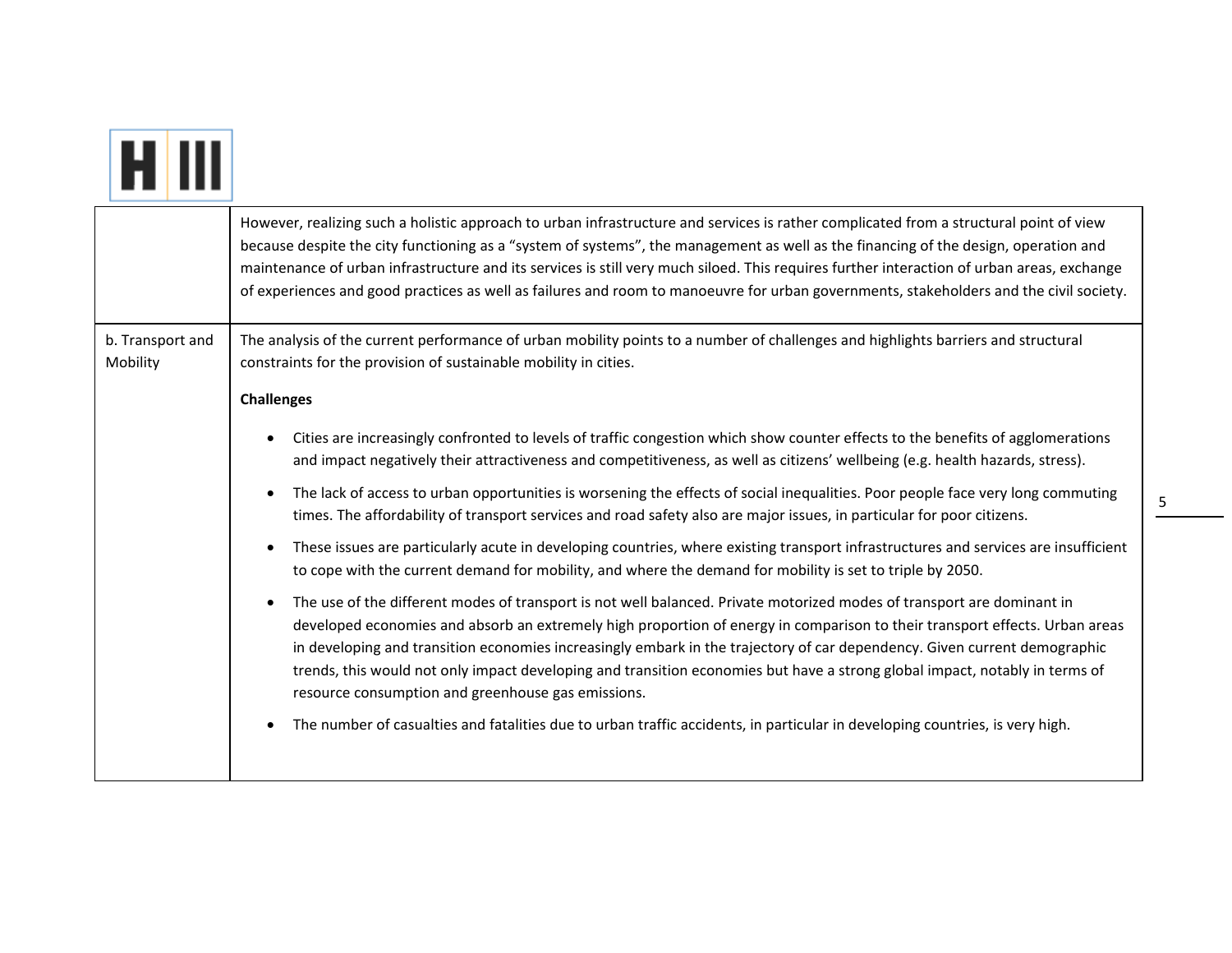| <b>Structural and policy constraints</b>                                                                                                                                                                                                                                                                                                                                                                                |
|-------------------------------------------------------------------------------------------------------------------------------------------------------------------------------------------------------------------------------------------------------------------------------------------------------------------------------------------------------------------------------------------------------------------------|
| Barriers and structural constraints lay predominantly in the lack of political coherence, the prevalence of private motorized mobility and<br>the lack of data:                                                                                                                                                                                                                                                         |
| There often is no systemic perspective on urban mobility. The settlement structure which is increasingly characterized by urban<br>$\bullet$<br>sprawl creates unnecessary traffic. Transport and land use planning are usually not interconnected and coordinated. Modes of<br>urban transport are often not sufficiently coordinated and interconnected and do not offer seamless mobility (multi modal<br>mobility). |
| In a number of countries, the competence for planning and procuring urban mobility services has been devolved to the local<br>$\bullet$<br>level, but neither were sufficient funds allocated nor has the competence to raise or decide on funding been devolved<br>simultaneously.                                                                                                                                     |
| Public transport is often perceived by decision-makers as a cost and not as a means to create value for urban users and the<br>$\bullet$<br>local, regional and national economies.                                                                                                                                                                                                                                     |
| The user costs of private motorised transport modes do not reflect their full costs, notably due to the subsidization of fuel prices<br>$\bullet$<br>in many countries and the lacking internalisation of external costs.                                                                                                                                                                                               |
| The appeal of private cars as element of social status is strong in fast developing economies (while it decreases significantly in<br>$\bullet$<br>some developed economies). In parallel the strengths of the lobby of the automobile industry remains important.                                                                                                                                                      |
| The necessary appraisal of transport projects and options is made difficult by the lack of assessment frameworks (ex-ante, ex-<br>$\bullet$<br>post) and the difficulty and cost of collecting relevant data.                                                                                                                                                                                                           |
|                                                                                                                                                                                                                                                                                                                                                                                                                         |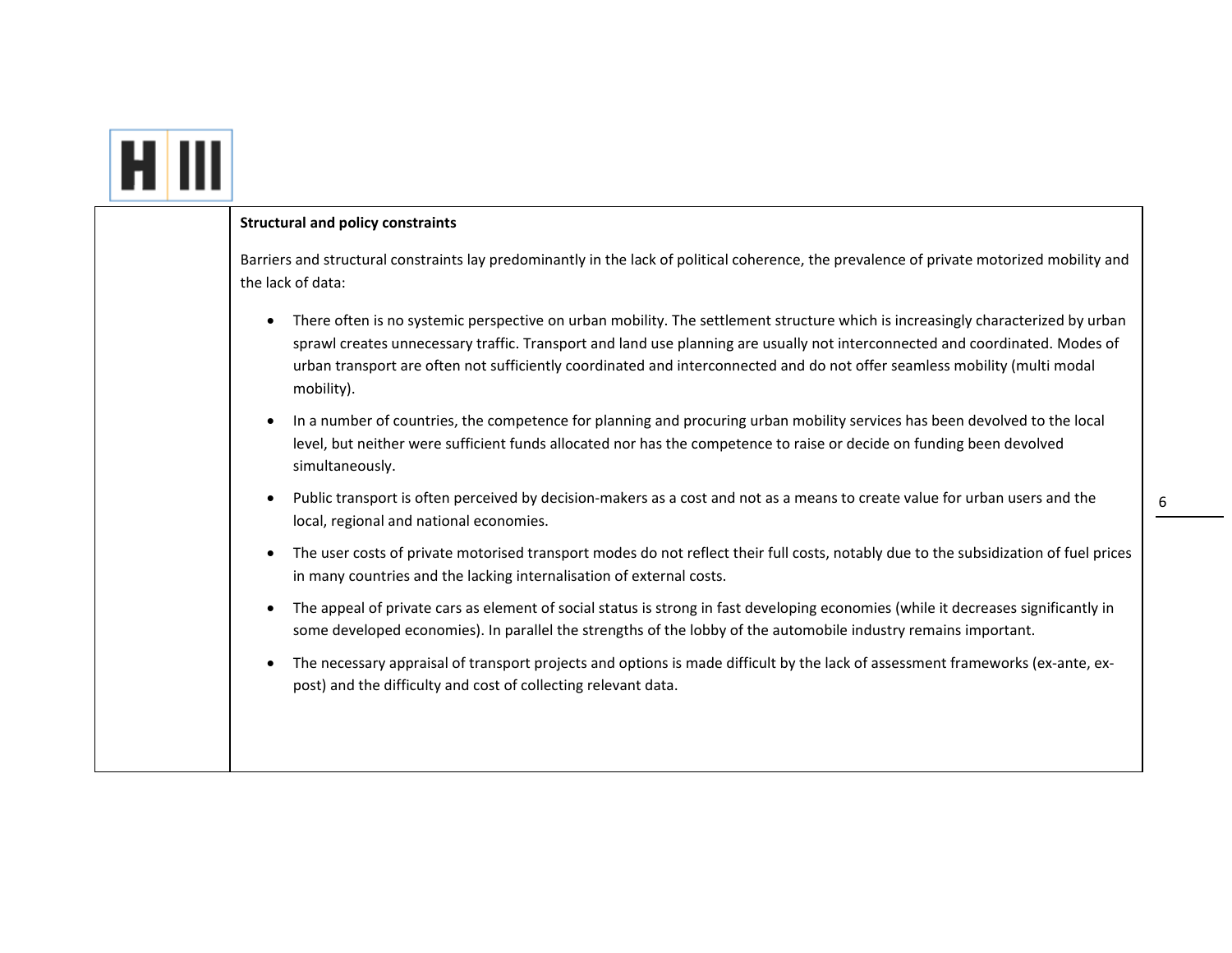

|                                                       | 2. Priorities: Identify the policy priorities & critical issues for implementation of a new urban agenda                                                                                                                                                                                                                                                                                             |
|-------------------------------------------------------|------------------------------------------------------------------------------------------------------------------------------------------------------------------------------------------------------------------------------------------------------------------------------------------------------------------------------------------------------------------------------------------------------|
| Define key                                            | Related to the key issues of PU 9 three key priorities deem essential:                                                                                                                                                                                                                                                                                                                               |
| transformations<br>to achieve by<br>policy priorities | Basic urban services are the prerequisite for any improvements in personal, social and economic opportunities for urban users<br>1.<br>and socio-economic development at all levels.                                                                                                                                                                                                                 |
|                                                       | Fossil fuelled and individual car-based transport needs to be regarded as a complementary means of transport and drastically<br>2.<br>downscaled in favour of eco-mobility (non-fossil fuel based public transport, cycling, walking).                                                                                                                                                               |
|                                                       | Urban development policies need to take into account the increasing level of digitization and make best use of available<br>3.<br>knowledge, data and "smart" technological resources. Prior to investments in smart technologies careful planning and creation<br>of synergies through data availability, processing and the calculation of life cycles costs is required.                          |
| a. Urban                                              | Key transformations to be achieved by policy priorities                                                                                                                                                                                                                                                                                                                                              |
| infrastructure<br>and basic                           | The sector wise key objectives are the following:                                                                                                                                                                                                                                                                                                                                                    |
| services                                              | Waste management                                                                                                                                                                                                                                                                                                                                                                                     |
| including energy                                      | Access to de-centralized waste management systems needs to be provided and a phasing out of unregulated disposal of waste<br>strongly pursued (open burning, landfilling without ground water protection). Waste needs to be treated as a resource, and<br>mechanisms of "circular economy" need to be established.                                                                                  |
|                                                       | Energy<br>$\bullet$                                                                                                                                                                                                                                                                                                                                                                                  |
|                                                       | Access to energy provision through low carbon and renewable energy sources and location adapted solutions (centralized,<br>regionalized, local or quarter based solutions) needs to be provided with a focus on the synergy of various areas. The key objective<br>is the decarbonisation of energy production, distribution and consumption. When addressing the resource efficiency, the target is |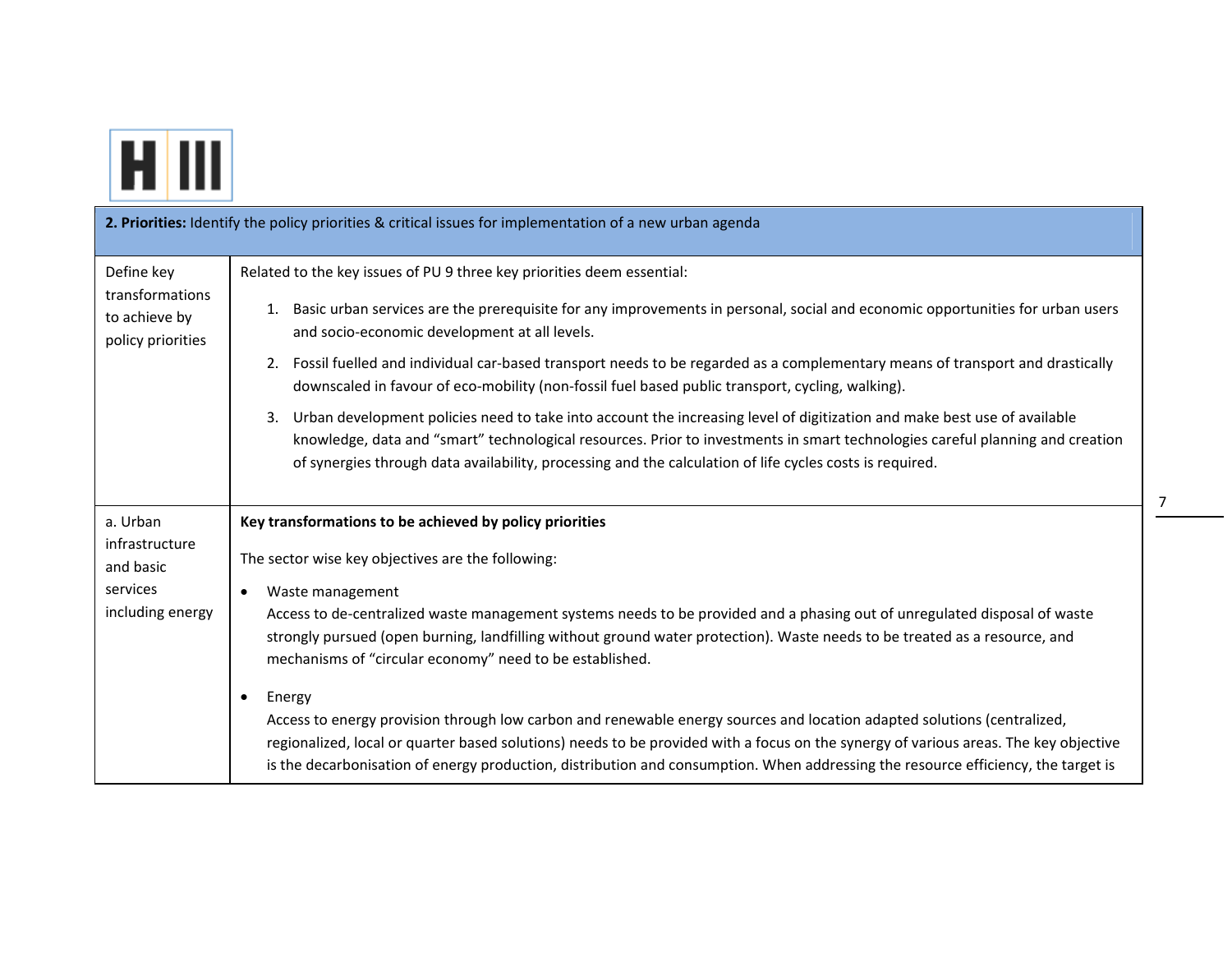## HIII

always to reduce the demand both for materials and energy. It is essential to manage the transition to sustainable energy supply and delivery.

. Health

> Access to basic services with reliable operations/conditions and equilibrium between national, regional and local health services needs to be provided. The healthy living conditions in urban areas (air, water, soil, safety) need to be improved. The promotion of active travel (walking, cycling) is also to be considered. The cost efficiency of health services through urban concentration of services with cost saving effects needs further fostering.

. Education

> Education needs to be utilized as <sup>a</sup> means for capacities to cope with the socio‐economic challenges of <sup>a</sup> changing urban world. Education is also an access point to foster the development of secondary and small cities. This requires nationwide public education access for pre‐scholar, primary and secondary education. Vocational training and basic university qualifications for <sup>a</sup> nationwide dissemination of professional expertise require further expansion.

 $\bullet$ Water and Sanitation

> The investment gap towards basic water and sanitation services (construction of basic infrastructure) needs urgently to be bridged. Once basic infrastructure is operational, water and sanitation systems need to be developed towards full cost recovery. In order to avoid waste of water and an unequal distribution of water resources, pricing systems in the agro and mining industry need to be introduced which reflect the water footprint.

 $\bullet$ Public Safety and Security

> Mixed and inclusive neighbourhoods need to be fostered as <sup>a</sup> precondition for safer and secure urban areas. Reliable emergency services need to be established on <sup>a</sup> professional and <sup>a</sup> complementary voluntary basis.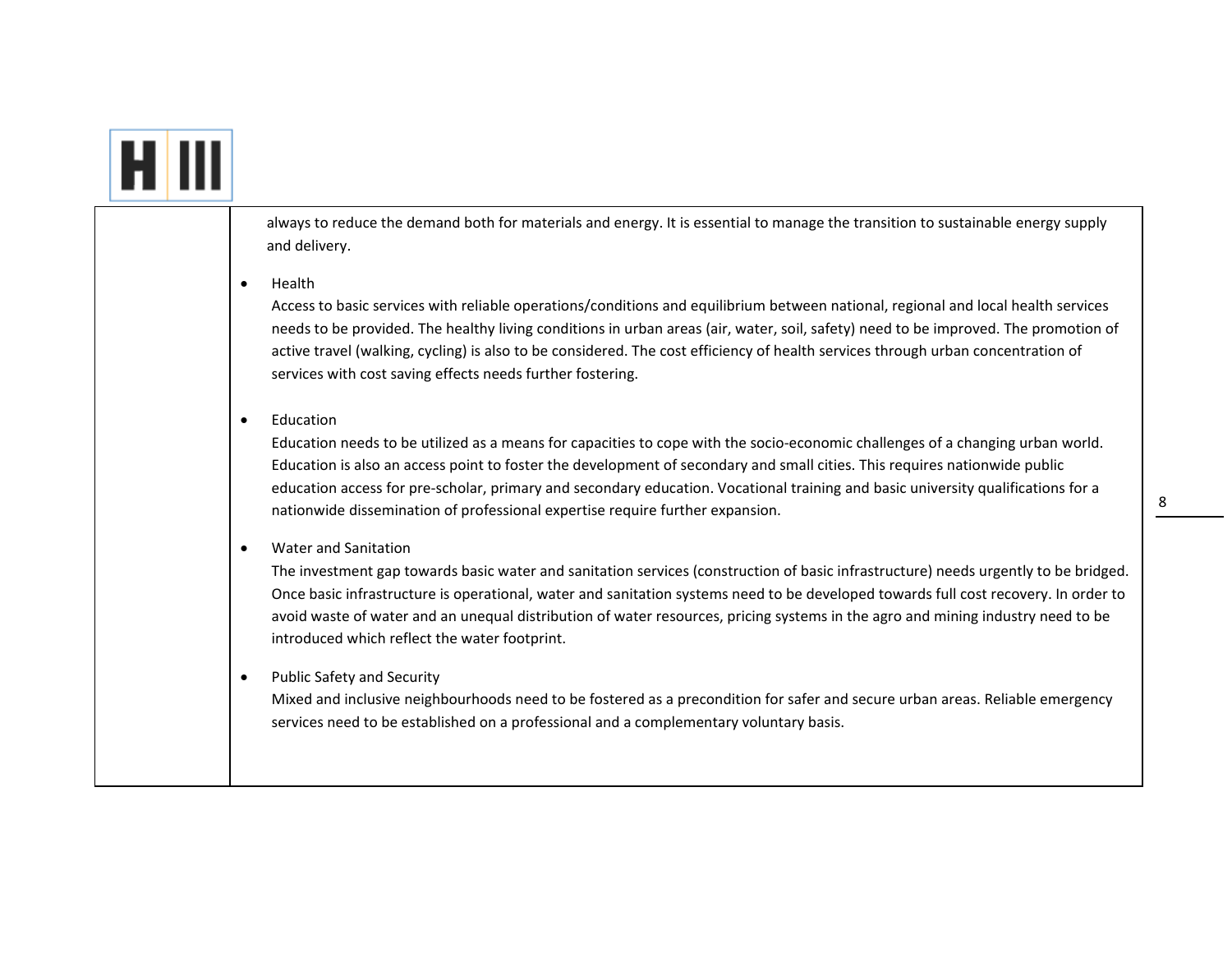| Public Spaces, green infrastructures and urban ecology<br>$\bullet$<br>High-rise and dense urban settlement structures need to go hand in hand with the quality of green spaces. Green infrastructures<br>should be interlinked and provide space for a various urban ecology. Access to a variety of safe cultural, leisure and commercial<br>(green) spaces through open and user oriented design along with any built structures needs to be provided. Non-segregated open<br>spaces which are open for all urban users are essential; the privatization of public spaces needs to be avoided. The recognition of<br>the street as an essential public space (30% of the cities surface) which support of social life and urban identity needs to be<br>promoted. |
|----------------------------------------------------------------------------------------------------------------------------------------------------------------------------------------------------------------------------------------------------------------------------------------------------------------------------------------------------------------------------------------------------------------------------------------------------------------------------------------------------------------------------------------------------------------------------------------------------------------------------------------------------------------------------------------------------------------------------------------------------------------------|
| Targets related to policy priorities<br>The Sustainable Development Goals provide the framework for the general policy objectives related to urban services and technology,<br>namely the goals 3 (healthy lives), 4 (education), 6 water and sanitation), 7 (energy) and 9 (infrastructure). In addition to the SDGs the<br>following important goals need to be considered:                                                                                                                                                                                                                                                                                                                                                                                        |
| The rationale for sustainable urban services and technologies is to realize the physical foundation for a compact, resource efficient,<br>$\bullet$<br>socially inclusive, access-oriented and resilient urbanization.                                                                                                                                                                                                                                                                                                                                                                                                                                                                                                                                               |
| The access to basic services for all urban users requires a progressive increase of access at a provision level that fulfils at least basic<br>$\bullet$<br>needs.                                                                                                                                                                                                                                                                                                                                                                                                                                                                                                                                                                                                   |
| To this aim it is important to set up a legal framework and reliable mechanisms and procedures for service delivery at all demand<br>$\bullet$<br>levels. The legislation, funding and prioritization of basic services should take into account the long-term social, economic and<br>environmental benefits.                                                                                                                                                                                                                                                                                                                                                                                                                                                       |
| For the delivery of basic services the principle of subsidiarity <sup>3</sup> needs to be considered. To establish direct linkages, local authorities<br>$\bullet$<br>need to be at least integrated in all central government policies which have an impact on the living at the local level.                                                                                                                                                                                                                                                                                                                                                                                                                                                                       |

**F** 

┰

9

<sup>&</sup>lt;sup>3</sup> The principle of subsidiarity implies a system of co-responsibility between institutions of governance at the central, regional and local levels, thus increasing the overall quality and effectiveness of the system of governance, while increasing the authority and capacities of sub‐national levels.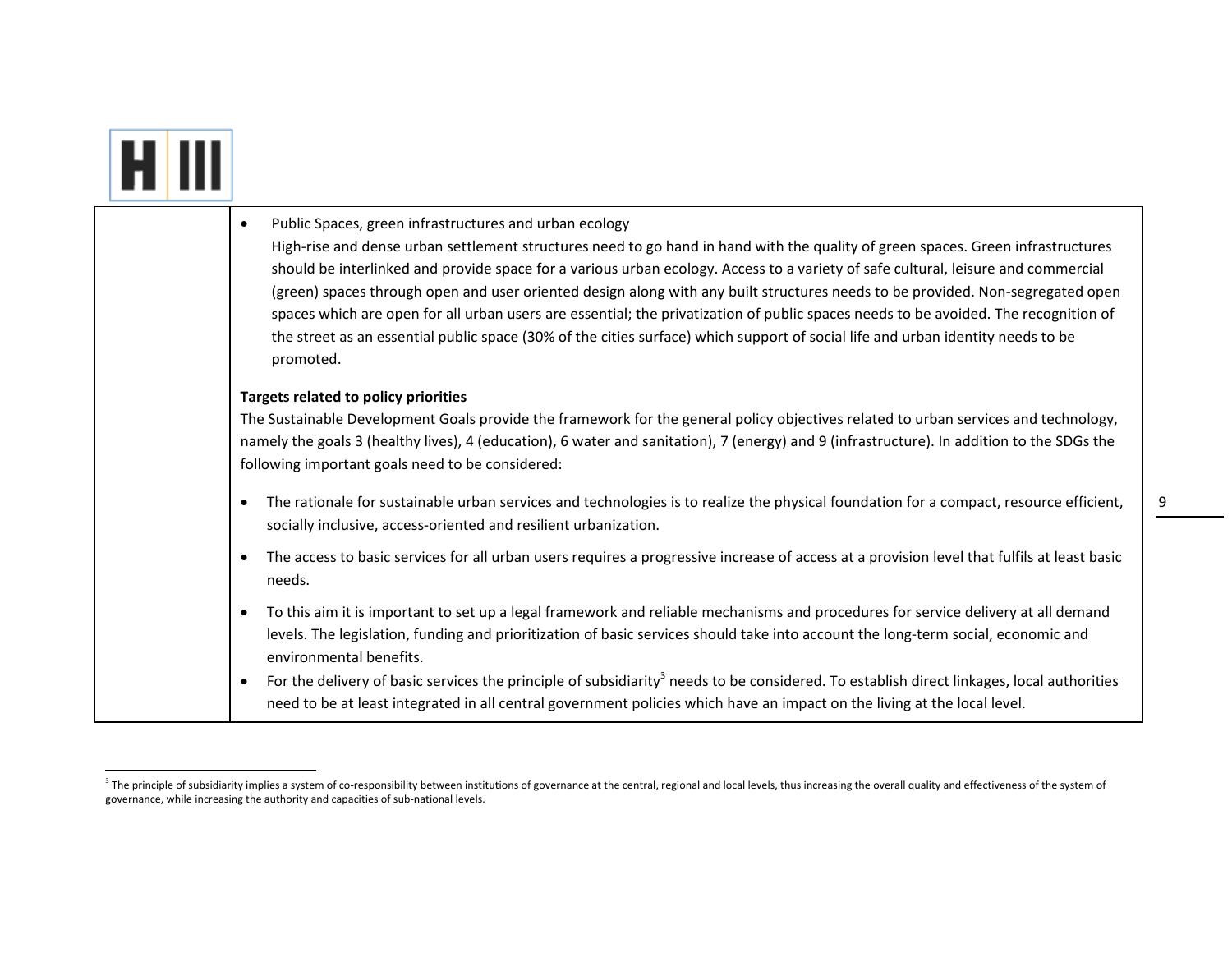|--|

Mobility

#### b. Transport and **Key transformations to achieve by policy priorities**

Efficient mobility in cities creates economic opportunities and social integration, enables trade, and facilitates access to markets and services. In particular, public transport in cities creates value for citizens, businesses and public authorities that far exceeds the costs of its provision. Eco‐mobility is one key to decrease cities' carbon footprint and to the successful implementation of the climate agreements made at COP21. Mobility also affects public health in cities through its impact on air quality and noise, the level of physical activity, and road safety.

Improving the quality of mobility in cities helps them improve their overall performance, strengthen their contribution to economic and social development, energy and climate change, and public health policies, thus strongly enhancing the ability of national governments to reach their policy objectives in these areas.

Against this background, it appears that mobility should be an integral part of the new global urban agenda and that the following objectives should be pursued as far as urban mobility is concerned:

- All citizens should have access to services and opportunities provided in urban areas.
- $\bullet$ ● Urban mobility should support overall sustainability objectives through the delivery of resource-efficient, space-efficient, people‐oriented, clean and safe mobility.
- Adequate funding should be secured for urban transport infrastructures and services through contributions from users and taxpayers but also indirect beneficiaries.
- Connectivity should provide for inter-city and urban-rural linkages; it should be provided at the level of metropolitan and urban areas, beyond the administrative boundaries of cities, through adequate collaboration between relevant entities.

### **Targets related to policy priorities**

The Sustainable Development Goals framework contains <sup>a</sup> target which makes direct reference to enhancing urban access through expanding public transport (target 11.2):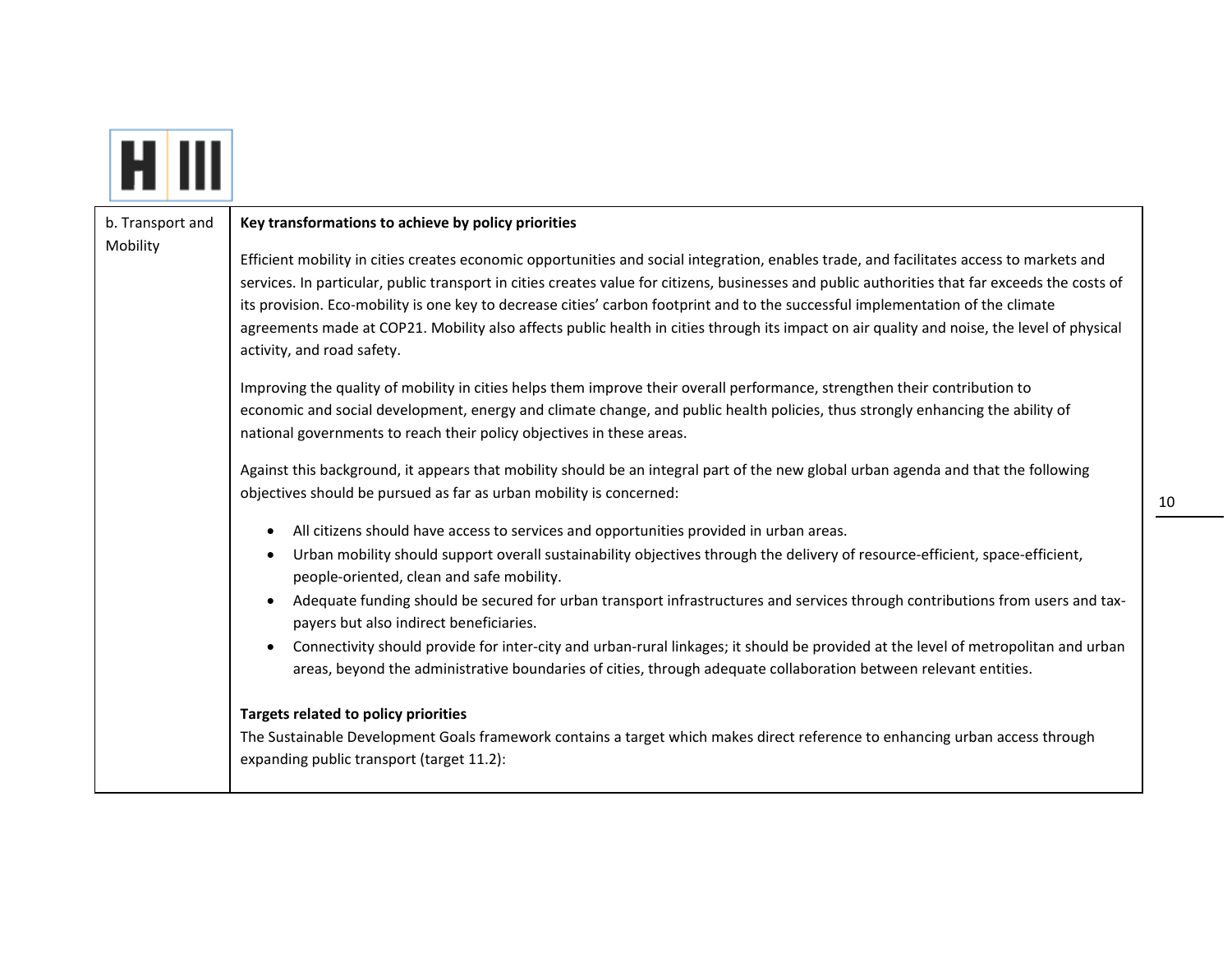|                                                                         | "By 2030, provide access to safe, affordable, accessible and sustainable transport systems for all, improving road safety, notably<br>by expanding public transport, with special attention to the needs of those in vulnerable situations, women, children, persons with<br>disabilities and older persons."                                                                                                                                                                                                                                                                                                                                                                                                                                                                                                                                                                                                                      |
|-------------------------------------------------------------------------|------------------------------------------------------------------------------------------------------------------------------------------------------------------------------------------------------------------------------------------------------------------------------------------------------------------------------------------------------------------------------------------------------------------------------------------------------------------------------------------------------------------------------------------------------------------------------------------------------------------------------------------------------------------------------------------------------------------------------------------------------------------------------------------------------------------------------------------------------------------------------------------------------------------------------------|
|                                                                         | This needs to be pursued closely not only in view of the set objectives on access to safe, affordable, accessible and sustainable transport<br>systems etc. but also to add the contribution of the transport sector to the climate objectives and the related decarbonisation to<br>mitigate further climate change.                                                                                                                                                                                                                                                                                                                                                                                                                                                                                                                                                                                                              |
|                                                                         | 3. Implementation: Develop action-oriented recommendations                                                                                                                                                                                                                                                                                                                                                                                                                                                                                                                                                                                                                                                                                                                                                                                                                                                                         |
| a. Urban<br>infrastructure<br>and basic<br>services<br>including energy | Key actions at all levels of implementation<br>A New Urban Agenda requires a long term vision, related policy amendments and a shift in priorities and related actions. A range of<br>measures needs to be regarded as a prerequisite for change. In addition, it also requires a variety of immediate activities in order to<br>generate a "momentum of change" with some "quick wins". This shall also encourage all related parties to enter the "Agenda of<br>Changes" as early as possible.<br>Prerequisites for changes are:                                                                                                                                                                                                                                                                                                                                                                                                 |
|                                                                         | Establish policies at national, regional and local level to reduce climate change through mobility;<br>$\blacksquare$<br>Combine local and national policies to ensure they are mutually reinforcing and not in conflict with each other;<br>$\blacksquare$<br>See services and mobility better rooted at national, regional and local level;<br>$\blacksquare$<br>Use a societal perspective to assess the costs and benefits of a policy or infrastructure;<br>$\blacksquare$<br>Regard social innovations and institutional and administrative improvements rather than technological innovations as of paramount<br>$\overline{a}$<br>importance for policy changes;<br>Interlink urban development planning with transport planning and energy efficiency policies;<br>Re-distribute financial resources from activities that generate costs to society (e.g. inefficient use of energy) to activities that<br>$\blacksquare$ |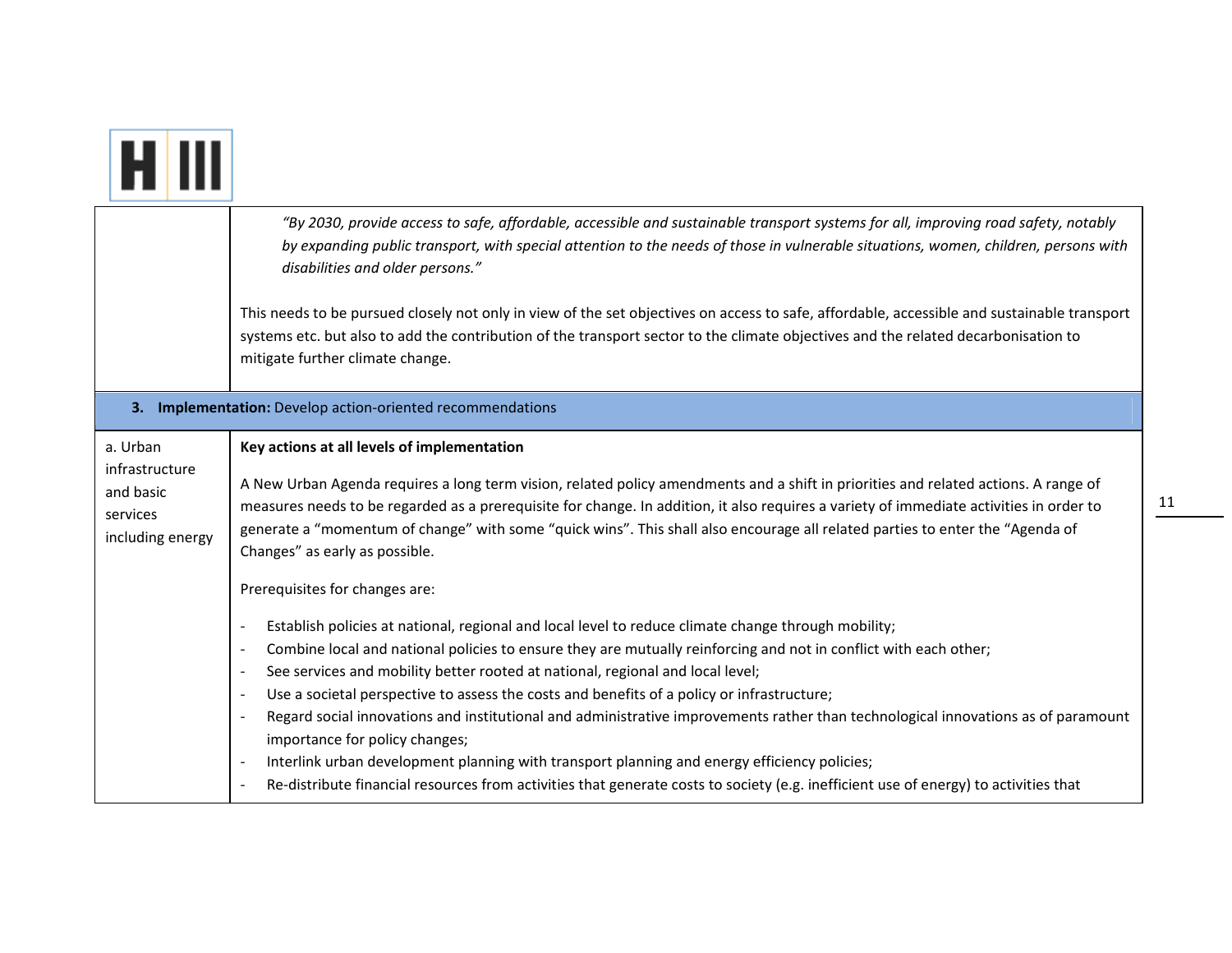|  | generate societal benefits (e.g. education, health services, clean water, access to mobility services);                                                                                                |
|--|--------------------------------------------------------------------------------------------------------------------------------------------------------------------------------------------------------|
|  | Promote a strong shift towards a more distributed low carbon and hybrid system of energy production in order to improve                                                                                |
|  | opportunities for renewables, lead to a more resilient and sustainable energy system and promote decarbonisation of energy                                                                             |
|  | production through locally and regionally available resources.                                                                                                                                         |
|  | Empower local authorities to implement policies within their jurisdiction;<br>$\overline{\phantom{a}}$                                                                                                 |
|  | Develop local capacities within the framework of multi-level governance and the principle of subsidiarity;<br>$\overline{a}$                                                                           |
|  | Establish learning alliances between peers (local & national) to work on the transfer of basic measures;                                                                                               |
|  | Opt for open or standard interfaces as well as interoperable systems in order to avoid vendor lock ins.<br>$\blacksquare$                                                                              |
|  | The following measures are proposed to become a part of the New Urban Agenda:                                                                                                                          |
|  | Urban Services in general                                                                                                                                                                              |
|  | Promote a higher participation of local authorities in the allocation of finances for urban infrastructure and basic services as they<br>$\blacksquare$<br>can best advise on local needs and demands; |
|  | Launch large scale investment programs to bridge the investment gap between "no basic infrastructure" to at least "basic<br>infrastructure";                                                           |
|  | Establish cost recovery schemes on the basis of existing and functioning basic infrastructure systems;<br>$\blacksquare$                                                                               |
|  | Renew existing infrastructure and incorporate a more resource efficient design and operation management;<br>$\blacksquare$                                                                             |
|  | Reduce the demand of building energy consumption by traditional and new technologies including resource efficiency.                                                                                    |
|  | The sector-wise measures are the following:                                                                                                                                                            |
|  | Waste management<br>$\bullet$                                                                                                                                                                          |
|  | Establish a balance of de-centralized waste management systems;                                                                                                                                        |
|  | Establish mechanisms of "circular economy", make use of informal sector patterns                                                                                                                       |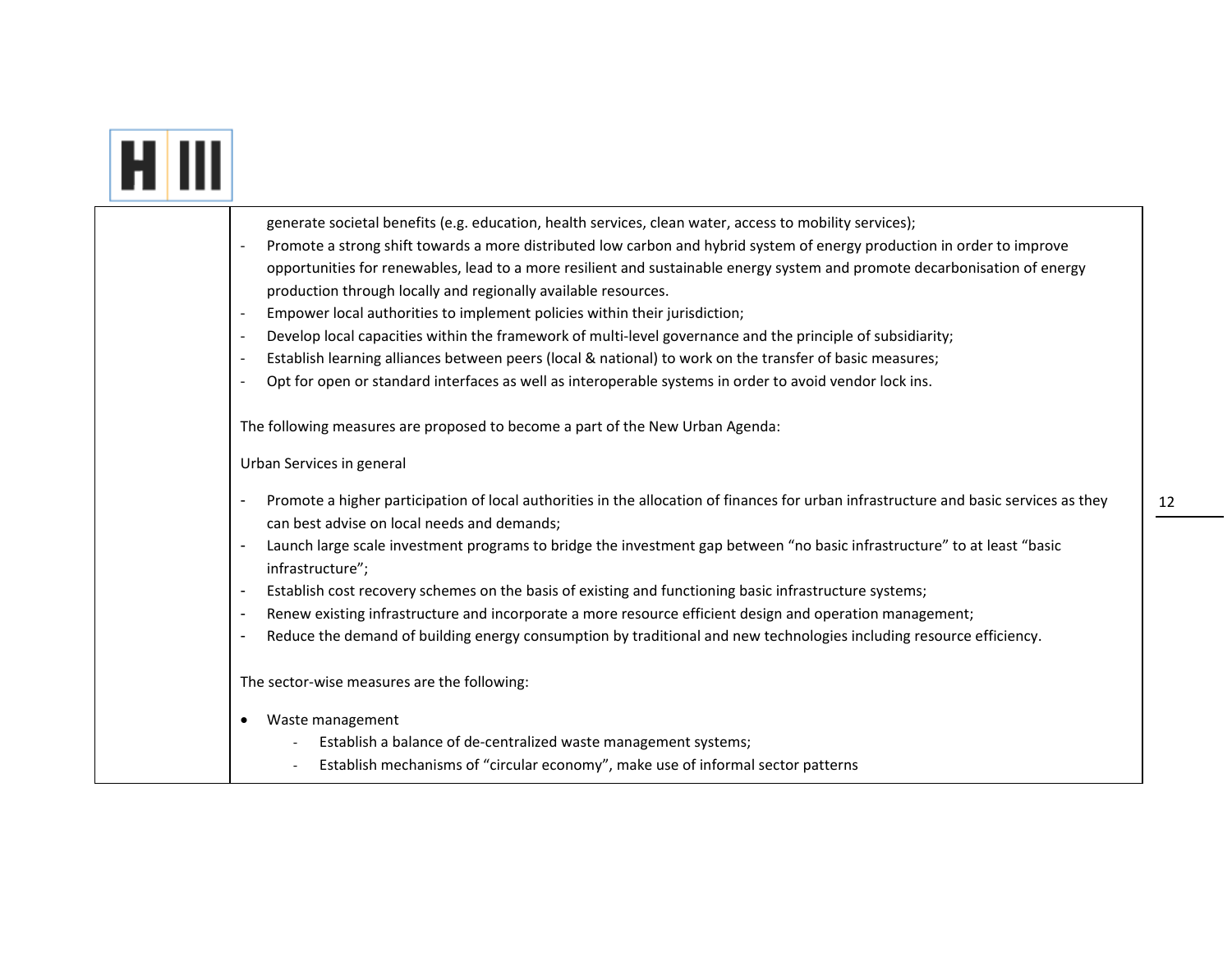# **ETTI**

|           | Facilitate urban mining and the reuse;                                                                                                                                              |
|-----------|-------------------------------------------------------------------------------------------------------------------------------------------------------------------------------------|
|           | Initiate awareness raising campaigns and sustainable consumption patterns;                                                                                                          |
|           | Reduce the waste proportion which needs to be deposited;                                                                                                                            |
|           | Prohibit the cross border and cross regional export of hazardous waste;                                                                                                             |
|           | Establish extended producer responsibility schemes that include producers in the financing of urban waste management<br>systems;                                                    |
|           | Develop local waste prevention concepts that take into account the specific urban metabolism and focus on the most<br>urgent waste streams with the highest cost saving potentials; |
|           | Reduce the hazardousness of waste streams and recycling rates by better product design.                                                                                             |
| ٠         | Health                                                                                                                                                                              |
|           | Ensure reliable operations/conditions for delivery of health services;                                                                                                              |
|           | Improve healthy living conditions in urban areas (air, water, soil, safety) through transfer of peer experiences, local                                                             |
|           | expertise and awareness;                                                                                                                                                            |
|           | Foster cost efficiency of health services through urban concentration of services.                                                                                                  |
| $\bullet$ | Education                                                                                                                                                                           |
|           | Provide nationwide public education access for pre-scholar, primary and secondary education;                                                                                        |
|           | Expand vocational training and basic university qualifications for a nationwide dissemination of professional expertise;                                                            |
|           | Use educational effects as a means for secondary and small cities development.                                                                                                      |
| ٠         | <b>Water and Sanitation</b>                                                                                                                                                         |
|           | Once basic infrastructure is operational, develop water and sanitation systems towards full cost recovery for large parts                                                           |
|           | of urban areas;                                                                                                                                                                     |
|           | Develop mechanisms to foster investments for the reduction of water losses;                                                                                                         |
|           | Establish pricing systems for those parts of the population that can afford it;                                                                                                     |
|           | Avoid free of charge extension of water and sanitation systems for real estate developments / establish 100% cost                                                                   |
|           | recovery for real estate developments through public-private contracts;                                                                                                             |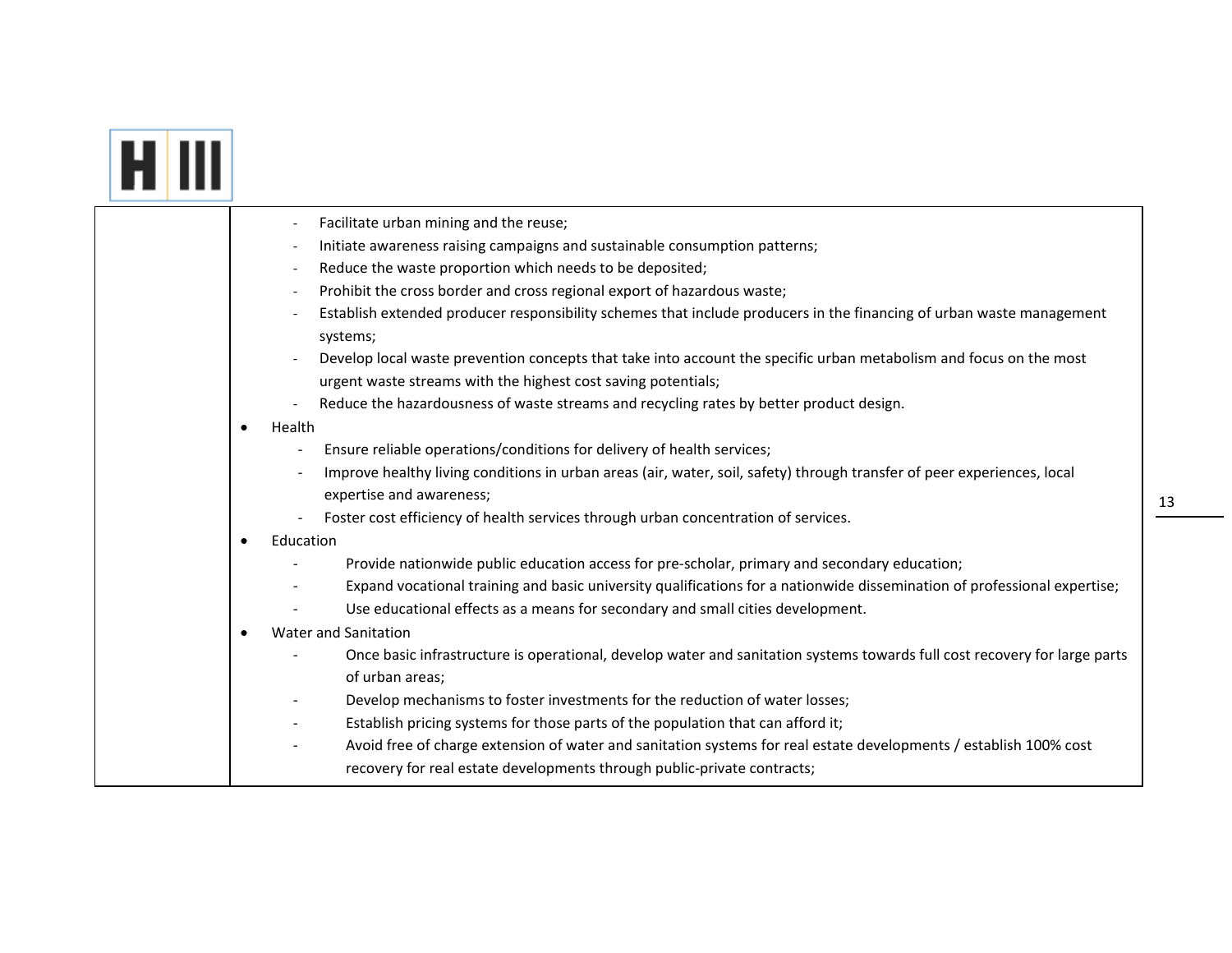|  | Provide for appropriate technical solutions which can be handled on a cost recovery basis and and allows for stepwise<br>increase of environmental improvements;                                                                     |
|--|--------------------------------------------------------------------------------------------------------------------------------------------------------------------------------------------------------------------------------------|
|  | Establish a balance between public utilities and land use patterns;                                                                                                                                                                  |
|  | Introduce pricing systems in the agro industry which reflects their water footprint.                                                                                                                                                 |
|  | <b>Public Safety and Security</b>                                                                                                                                                                                                    |
|  | Establish reliable emergency services on a professional or voluntary basis;                                                                                                                                                          |
|  | Strengthen mechanisms of social control and public safety at neighbourhood level to complement centrally organized<br>public safety;                                                                                                 |
|  | Cater for mixed and inclusive neighbourhoods.                                                                                                                                                                                        |
|  | Public Spaces, green infrastructures and urban ecology<br>$\bullet$                                                                                                                                                                  |
|  | Establish safe cultural, leisure and commercial spaces through open and user oriented designed green spaces along with<br>any built structures;                                                                                      |
|  | Establish non-segregate open spaces which are open for all urban dwellers, avoid privatization of public spaces;<br>Add to any new building developments an increased quality of public and green spaces and interlink the system of |
|  | green spaces to a green infrastructure;                                                                                                                                                                                              |
|  | Consider the street as an essential public space - stressed by movement and place qualities - to be developed as a<br>warranty of public life.                                                                                       |
|  | Energy                                                                                                                                                                                                                               |
|  | Manage the transition to sustainable energy production, distribution and consumption;                                                                                                                                                |
|  | Provide energy-related advisory services by mandated agencies (local, regional or national level) and in cooperation with<br>economic and social actors;                                                                             |
|  | Combine building-related energy efficiency improvement (heating systems, insulation), decentralized energy production                                                                                                                |
|  | (solar, wind, geothermal, process or waste heat from industry, commerce and households) and efficiency through co-<br>generation (district heating networks);                                                                        |
|  | Consider increasingly different energy aspects jointly, as heat and electricity supply in conjunction with mobility;                                                                                                                 |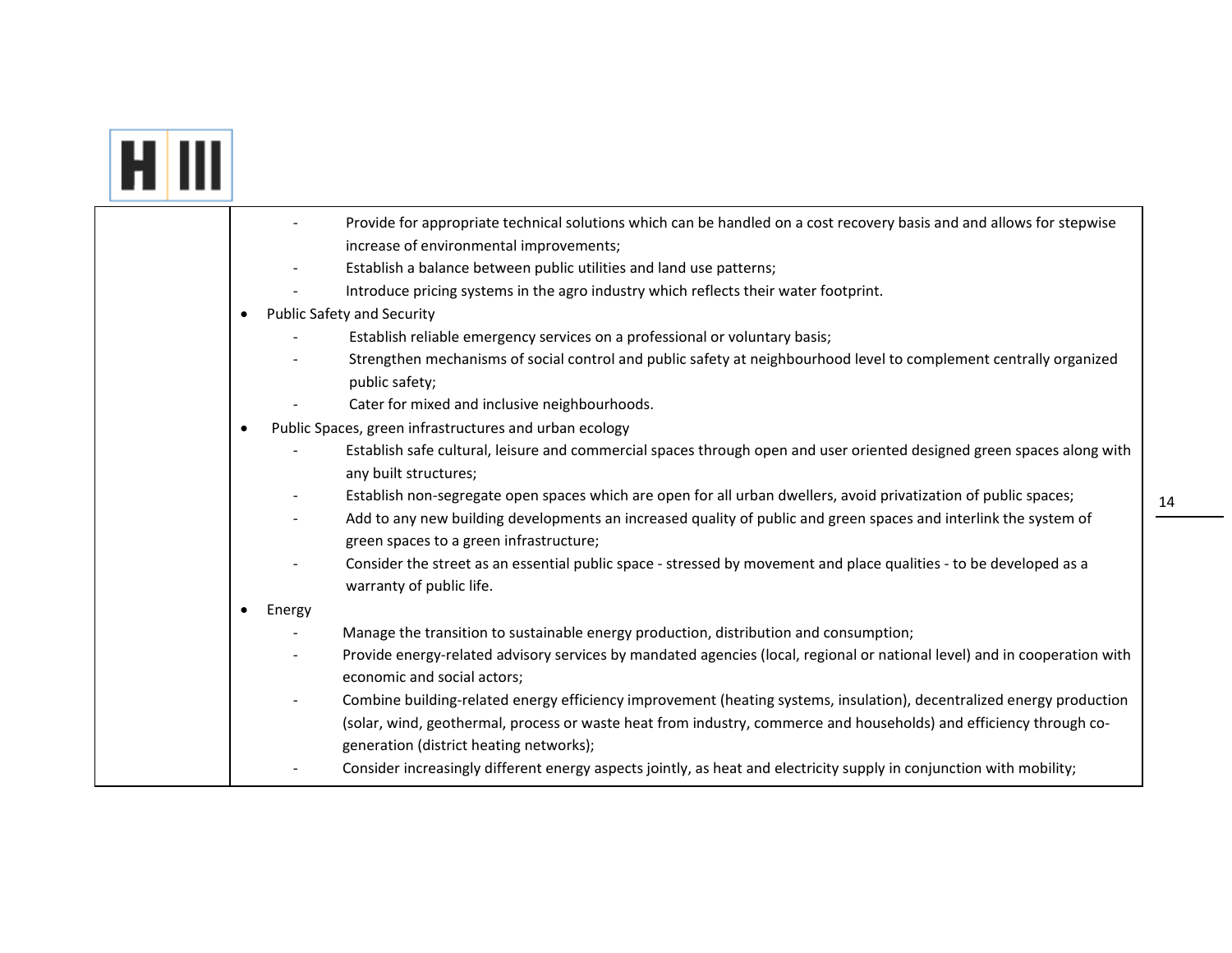| HIII |  |  |
|------|--|--|
|------|--|--|

|                              | Set renewable energy, in conjunction with co-generation and a complementary proportion of conventional energy as<br>long as unavoidable as the future of electricity and heat supply;<br>Create opportunities for developing countries to leapfrog to renewable solutions for energy storage and warming water;<br>e.g. solar power and local small scale smart grids in rural areas where conventional power lines do not exist;<br>Establish a balance between centralized and decentralized approaches for energy management;<br>Decentralize energy production in areas where quick wins are possible;<br>Integrate city system data for a better performance of individual supply and distribution systems;<br>Generate scalable and replicable solutions in order to create cost benefits and benefits in implementation and robust<br>maintenance / easy to use systems.                                                                                                                                                                                                                                                                                                                                                                                                                                    |
|------------------------------|--------------------------------------------------------------------------------------------------------------------------------------------------------------------------------------------------------------------------------------------------------------------------------------------------------------------------------------------------------------------------------------------------------------------------------------------------------------------------------------------------------------------------------------------------------------------------------------------------------------------------------------------------------------------------------------------------------------------------------------------------------------------------------------------------------------------------------------------------------------------------------------------------------------------------------------------------------------------------------------------------------------------------------------------------------------------------------------------------------------------------------------------------------------------------------------------------------------------------------------------------------------------------------------------------------------------|
| b. Transport and<br>Mobility | Key actions at all levels of implementation<br>The necessary inclusion of mobility in the New Urban Agenda could be achieved through the implementation of the following priorities<br>and measures at different levels of government.<br>Local governments<br>Coordinate mobility and land use planning policies; in particular, promote compact urban development, which reduces the need<br>for travel but not the accessibility;<br>Prioritize sustainable modes of transport, by supporting public transport and non motorised transport, and manage the demand<br>for private motorised transport (Sustainable Urban Mobility Plans);<br>Promote inter-modality and conceive infrastructures in consequence<br>$\sim$<br>Include the right for all to access urban opportunities into the design of urban mobility projects;<br>$\sim$<br>Develop formal structures of coordination between local authorities in order to deal with the organisation, planning and<br>funding of mobility at the metropolitan level;<br>Engage with stakeholders and the public on mobility decisions;<br>Engage with the informal transport sector and involve it actively in the development of public transport projects;<br>Take advantage of large urban projects as catalysts for better organisation between players. |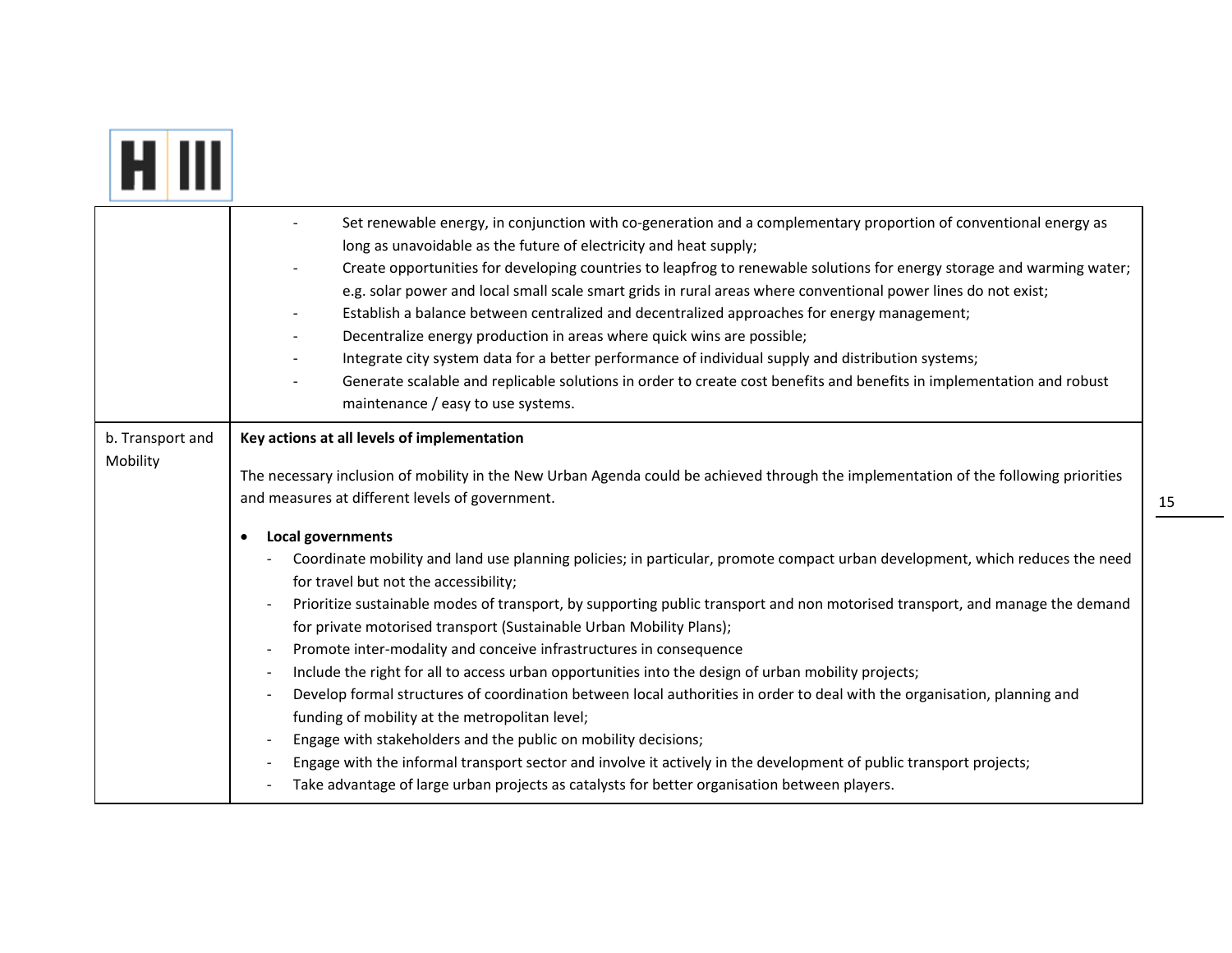# **EL III**

| $\bullet$                | <b>National governments</b>                                                                                                                                                                                                     |
|--------------------------|---------------------------------------------------------------------------------------------------------------------------------------------------------------------------------------------------------------------------------|
| $\overline{\phantom{a}}$ | Establish legal framework and instruments that enable cities to use adequate funding for transport infrastructures and services;                                                                                                |
|                          | in particular cities should be able to capture a part of the value created by public transport for the funding of urban transport<br>infrastructures and services;                                                              |
| $\overline{\phantom{a}}$ | Develop an urban transport infrastructure fund at the national level, based on contributions from various sources, to support                                                                                                   |
|                          | urban transport projects; access to such funding should be subject to a common appraisal procedure and could be conditioned<br>to the implementation of an integrated mobility strategy (e.g. Sustainable Urban Mobility Plan); |
| $\overline{\phantom{a}}$ | Empower local governments to carry out integrated strategies at the metropolitan and regional level, in order to better align<br>mobility, economic and urban development policies;                                             |
| $\overline{\phantom{a}}$ | Establish vehicles standards and regulations (e.g. fuel taxes) to complement demand management efforts undertaken at the                                                                                                        |
|                          | local level.                                                                                                                                                                                                                    |
| $\overline{\phantom{a}}$ | Facilitate inter-modality at supra-local levels                                                                                                                                                                                 |
| $\bullet$                | <b>International level</b>                                                                                                                                                                                                      |
|                          | Help to develop capacities of local and national governments for the measurement of urban mobility outcomes; this is directly                                                                                                   |
|                          | related to the implementation of SDG target 11.2:                                                                                                                                                                               |
| $\overline{\phantom{a}}$ | Better target and provide better direct access for local governments to funding and capacity building programmes for urban                                                                                                      |
|                          | transport available at the international level;                                                                                                                                                                                 |
| $\overline{\phantom{a}}$ | Help to enhance capacities of local and national governments for the adequate sharing of competences between local and                                                                                                          |
|                          | national level regarding urban mobility (including funding aspects).                                                                                                                                                            |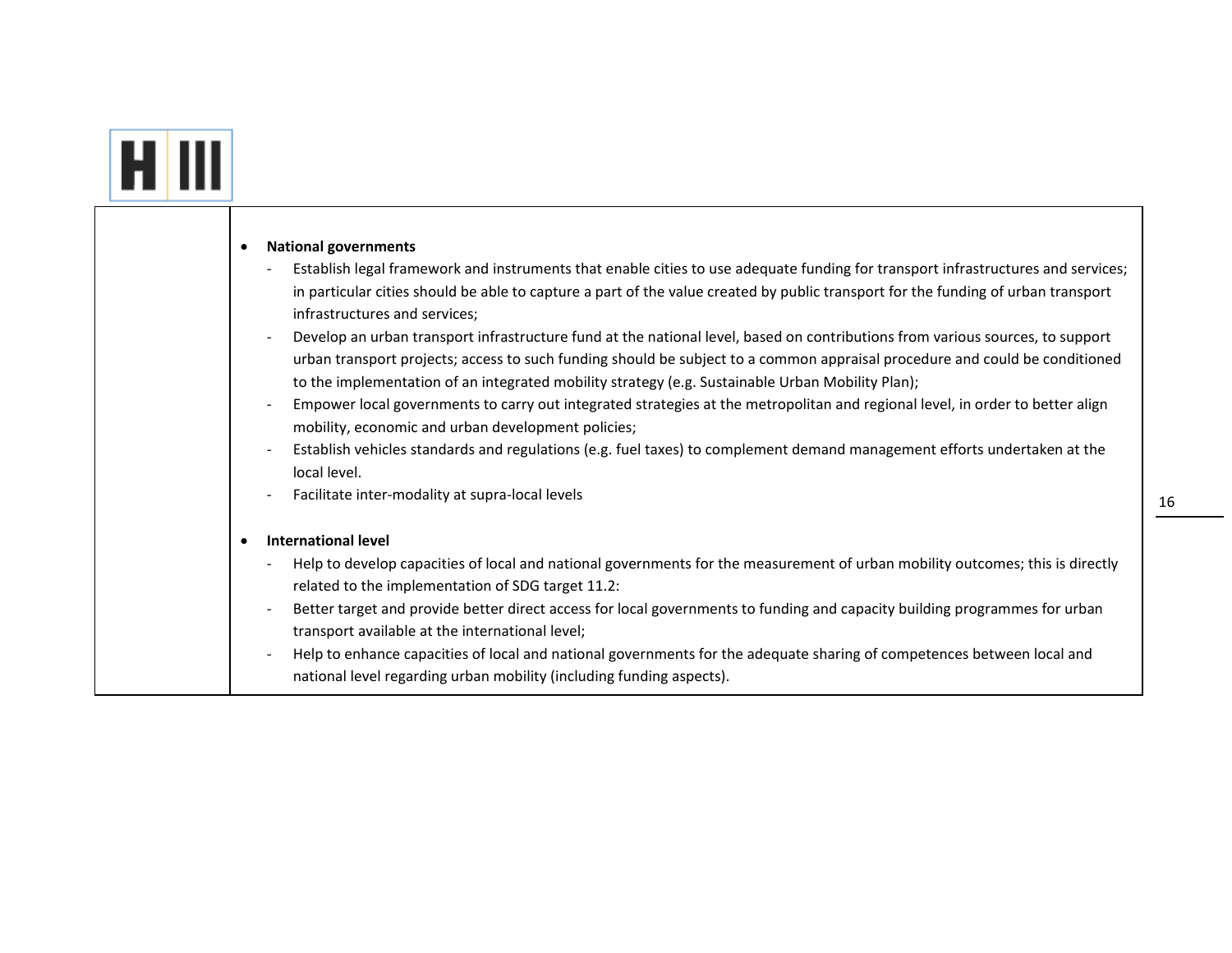| <b>Conclusion</b> | In order to define and to implement the New Urban Agenda, a revised model of socio-economic governance is required. Such model is<br>complex and requires the integration of elements of a very different nature. The model must guarantee economic sustainability, the<br>optimal use of available resources and mechanisms for the active participation of the populations living in urban areas. This new agenda<br>recognizes a strategic importance to sustainable urban development planning.                                                            |
|-------------------|----------------------------------------------------------------------------------------------------------------------------------------------------------------------------------------------------------------------------------------------------------------------------------------------------------------------------------------------------------------------------------------------------------------------------------------------------------------------------------------------------------------------------------------------------------------|
|                   | It is necessary to reach a collective agreement on the role of sustainable urbanization within a wider agenda of sustainable<br>development, according to the following findings and principles:                                                                                                                                                                                                                                                                                                                                                               |
|                   | The urban world becomes highly differentiated; high technology applications and inadequately low provision of basic services take<br>place at the same time and often physically side by side.                                                                                                                                                                                                                                                                                                                                                                 |
|                   | The dynamic forces of urbanization need to be used more effectively and efficiently in order to provide a more equal distribution of<br>$\bullet$<br>chances and opportunities for all users of urban areas.                                                                                                                                                                                                                                                                                                                                                   |
|                   | The provision of the whole range of urban services remains the driver for social and economic development and the mental and<br>$\bullet$<br>physical well-being of the urban users. For an improved urban habitat, it requires adequate technologies, the generation of<br>synergies between already existing technologies which makes use of an increasing level of digitization and data availability and a<br>sustainable traffic system which reduces its environmental footprint towards full decarbonisation and provides access to mobility to<br>all. |
|                   | Sustainable urbanization is the sole paradigm to achieve a better habitat and use of resources for all users of urban areas as<br>sustainability links social and economic development with environmental improvements (the triangle of sustainability) based on a<br>set of inherent values, identity with quarters, cities and regions and the contribution and participation of people.                                                                                                                                                                     |
|                   | These principles, which hold for urban areas and their interdependences to rural areas, constitute an imperative for a sustainable urban<br>development and its inter-urban and urban-rural ties. With the goal of sustaining the change of paradigm that is implicit in the above<br>mentioned principles, five vectors of change have been identified in relation with precarious settlements.                                                                                                                                                               |